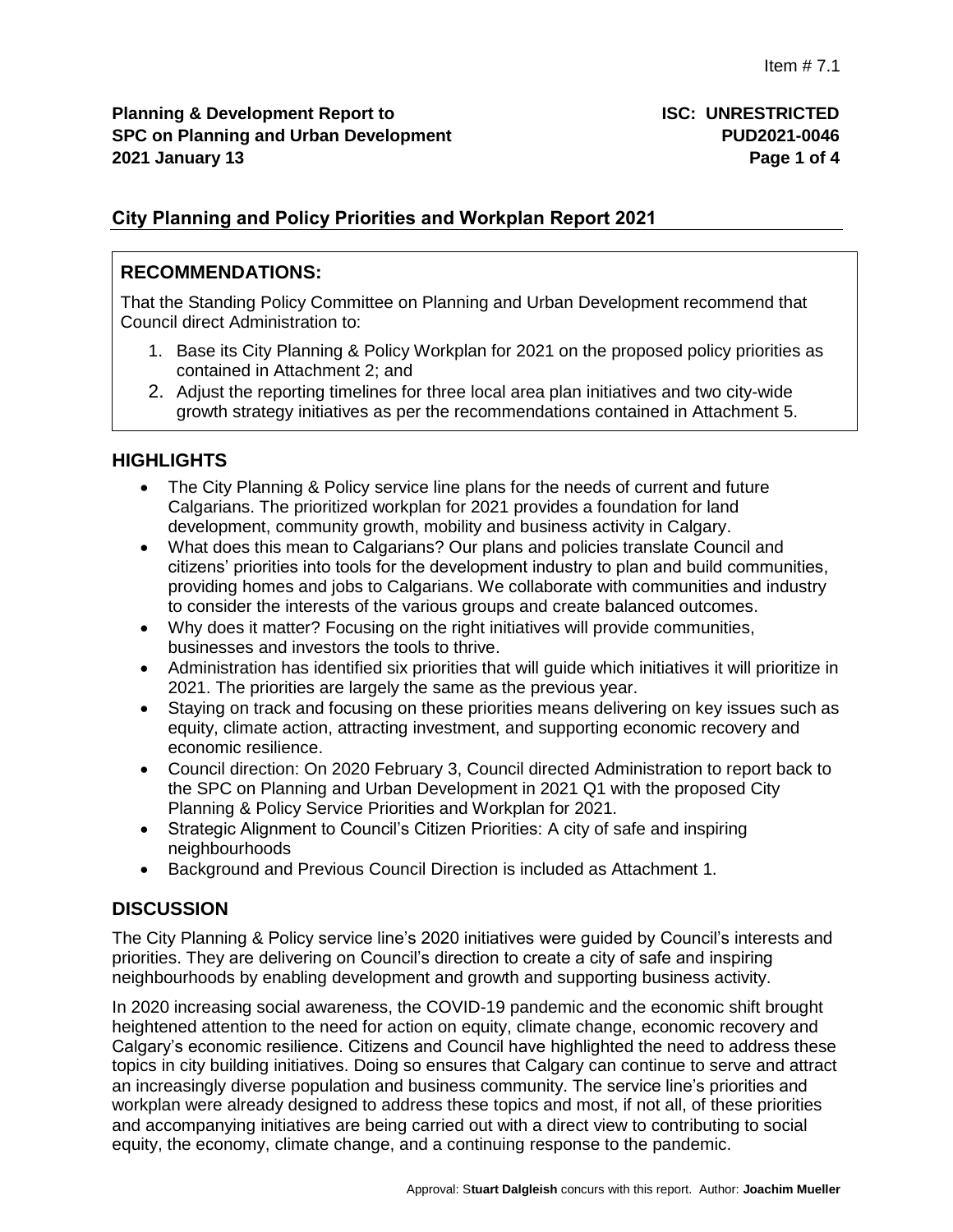## **City Planning and Policy Priorities and Workplan Report 2021**

In 2020 the service line immediately pivoted to address COVID-19 and the struggles of the business community by shifting resources to initiatives that provided innovative solutions such as on-street retail and patios, rethinking the downtown strategy, removing commercial parking requirements and virtual public engagement. Given another year of uncertainty with the pandemic and associated economic, business and revenue challenges; public engagement impacts; the corporate realignment; and the municipal election, it is essential to focus resources in the 2021 workplan on those initiatives that are achievable and that can make a difference right now.

The six priorities that guided the service line in 2020 remain valid. They have been refined to highlight where resources need to be focused in 2021 to address the increased challenges resulting from COVID-19 and the economic situation. Refinement is also required to properly reflect corporate initiatives and legislative requirements. The proposed priorities for 2021 are:

- A. Implementing the Municipal Development Plan/Calgary Transportation Plan
- B. A City-wide Growth Strategy
- C. Modernized Community Planning & Transit Oriented Development
- D. Connecting Planning and Investment
- E. Downtown Strategy The Next Generation Downtown
- F. Corporate Initiatives & Legislative Requirements

These priorities (Attachment 2) focus resources on initiatives that provide communities, landowners and businesses with effective, modern planning tools. These tools remove barriers to desired development, create a level playing field for businesses and make the development process quicker and smoother. This supports private sector investment in Calgary's communities and enhances efforts to reinvest in established neighbourhoods as per the goals of the Municipal Development Plan. The workplan (Attachment 3) enables Administration to deliver on key initiatives to achieve the priorities. Initiatives that directly support these efforts will receive priority in terms of team resources. As they are completed, resources will be shifted to those initiatives that are currently of less benefit towards these goals.

Calgary has long been considered one of the most livable cities in the world. Sustaining our status as a great city requires us to be competitive and attractive, both locally and globally. Cities around the world have realized that to attract businesses, they must first attract people. Investing in inclusive communities that serve diverse lifestyle choices is critical for Calgary's continuing economic growth. A liveable and vibrant city will attract residents and businesses.

#### **Next Generation Planning**

The priorities and associated workplan items align and support the Next Generation Planning program (Attachment 4). This program helps us implement the policies and meet the goals in our Municipal Development Plan and Calgary Transportation Plan (MDP/CTP). The program

- provides a coordinated and clear planning system for the whole city;
- modernizes our planning and development approach;
- updates and simplifies policy to meet the MDP and CTP; and
- creates a better toolbox to allow for development and investment in Calgary.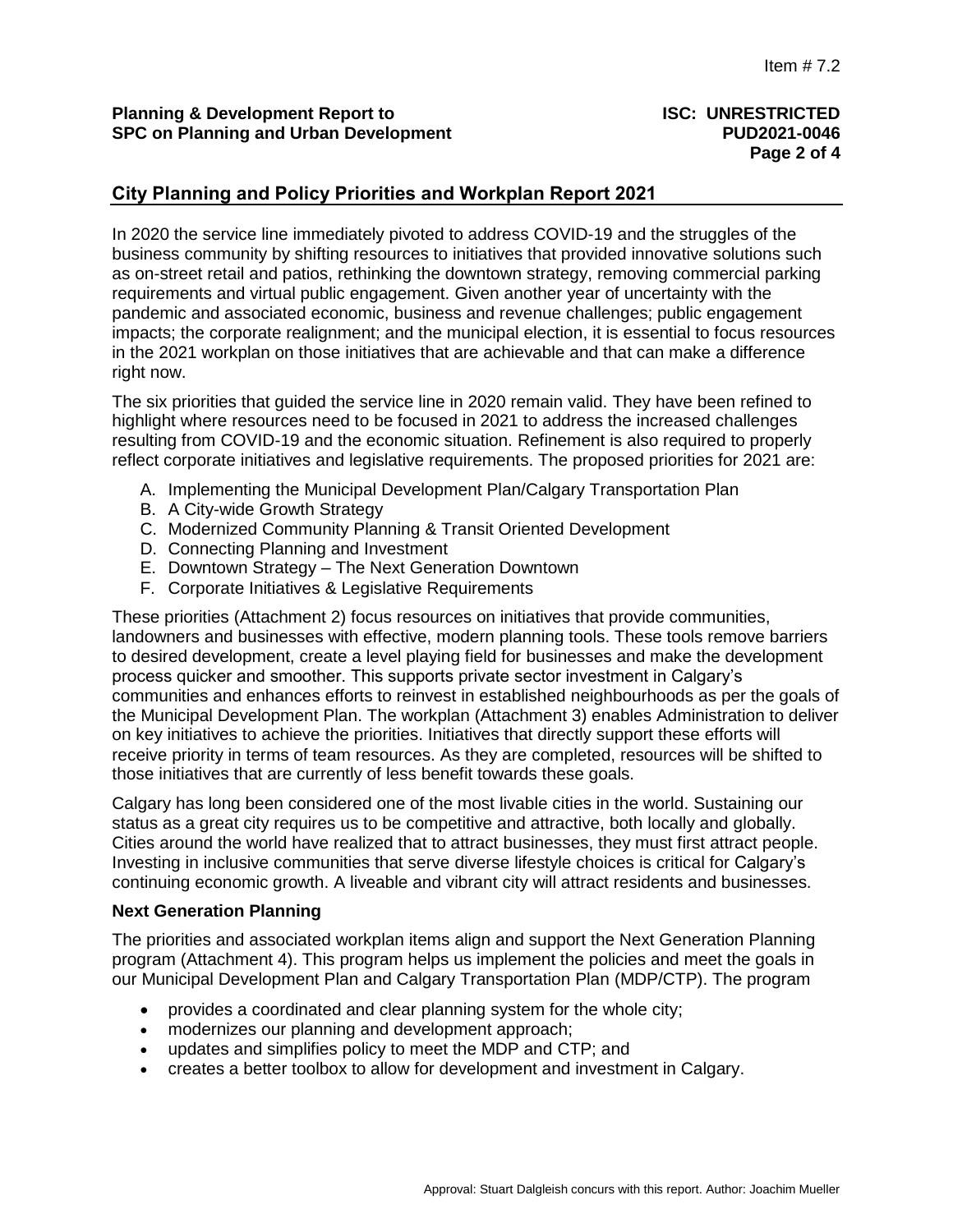### **City Planning and Policy Priorities and Workplan Report 2021**

### **Adjusted Reporting Timelines Due to the Deferral of the Guidebook for Great Communities and Newly Added City-wide Growth Strategy Work**

In July 2020 Council directed Administration to continue working on the Guidebook for Great Communities and to return with a refined document in January 2021 (PUD2020-0721). This shift in timing has affected Administration's ability to deliver local area plans that were to be based on the new Guidebook. Recommendation 2 is therefore proposed to adjust the timing of three local area plans. Council recently added four new elements of work in 2021 for the City-wide Growth Strategy, and in order to work efficiently and sequentially, two adjustments are also requested through Recommendation 2. Further details can be found in Attachment 5.

## **STAKEHOLDER ENGAGEMENT AND COMMUNICATION (EXTERNAL)**

- ☐ Public Engagement was undertaken
- ☒ Public Communication or Engagement was not required
- ☒ Public/Stakeholders were informed
- ☐ Stakeholder or customer dialogue/relations were undertaken

In the course of 2020, Administration has had ongoing dialogue with Council, citizens and stakeholders about critical issues, areas that need to be addressed and prioritized. Although no formal engagement was undertaken for this report, these conversations have informed the recommendations and attached workplan.

Council has directed Administration to reinforce efforts towards supporting business recovery, economic resilience, social equity and taking action on climate change. Citizens have expressed a desire for reinvestment in their communities. Industry representatives have shared concerns over barriers to desired development and the need to enhance certainty of development processes as well as efforts to support local businesses. The initiatives on the workplan have been discussed with development industry partners and have informed the associated Industry/City Workplan for 2021.

## **IMPLICATIONS**

### **Social**

The City Planning & Policy service line priorities support Council's Social Wellbeing Policy by dedicating resources to initiatives that promote equitable and inclusive community growth as well as by enabling City investments in amenities that serve the community.

#### **Environmental**

The City Planning & Policy Service line plays a key role in implementing Calgary's Environmental Resilience Strategy and Climate Mitigation and Adaptation plans. How we develop our communities, where we provide services and how we move around the city directly affect the city's environmental footprint. By delivering the initiatives on the workplan, guidance will be provided for the growth of an environmentally more resilient city.

### **Economic**

The proposed priorities and associated workplan initiatives in 2021 focus strongly on leveraging efforts in various areas of planning to improve The City's ability to invest strategically and in a